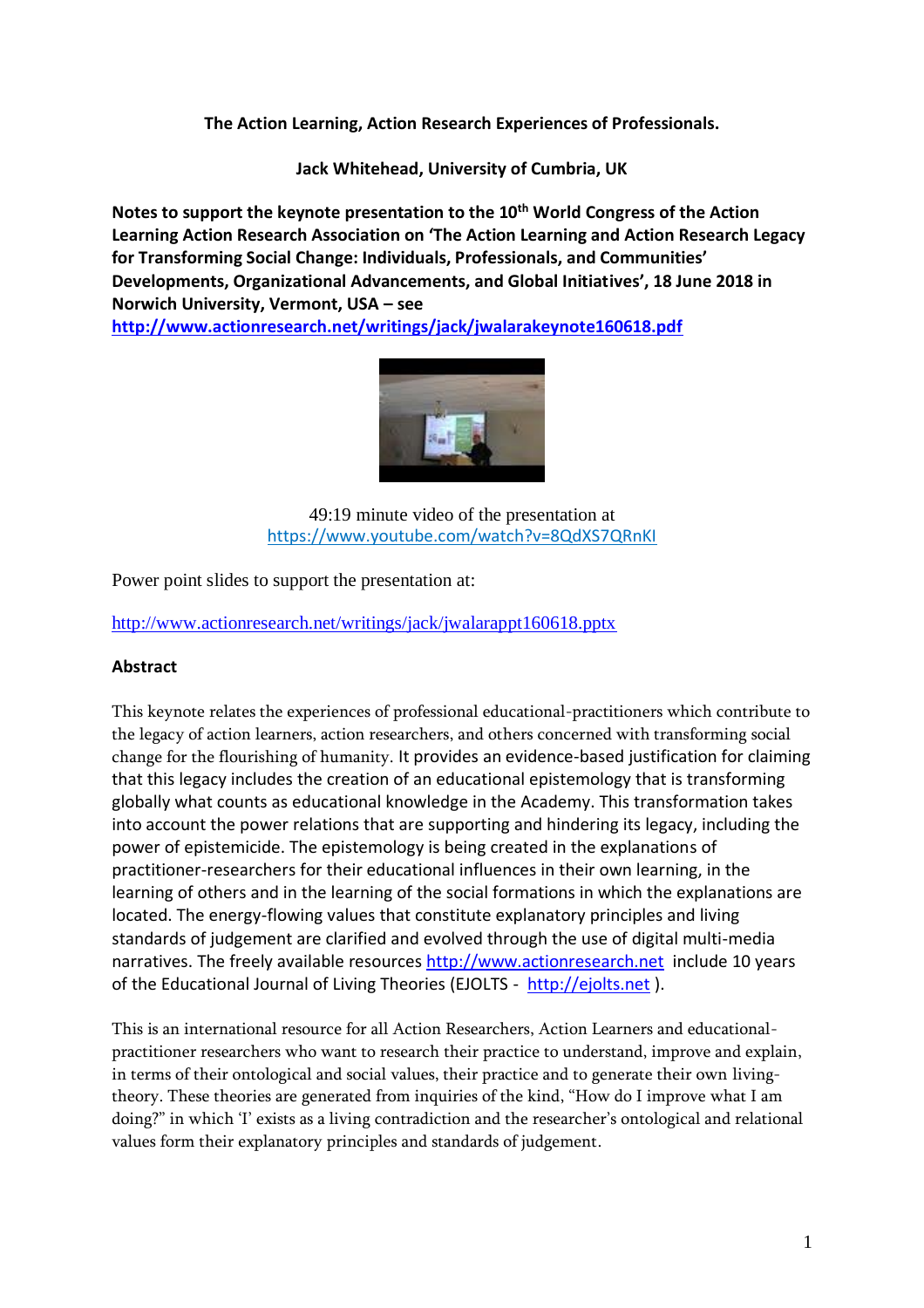#### **Introduction**

At the first world congress of ALARA (then ALARPM) in Brisbane, I heard Reg Revans talk about how his original ideas on action learning were used to raise Belgium's industrial productivity growth. The ideas included the use of action learning sets of shared problems, imagined solutions, actions, evaluations and modification of problems, solutions and actions in the light of the evaluations. In the second world congress in Brisbane, I heard Colin Henry (1991) evaluate the congress in his paper 'If action research were tennis', in which he argued that action researchers needed to understand 'the game they were playing' in the sense of the rules that distinguished action research. This remains important. I also heard Robin McTaggart (1992) make the important point about the influences of economic rationality in action research.

We have moved beyond the reductionism which leads all questions to be discussed as if they were economic ones (de-valuation) to a situation where moral questions are denied completely (de-moralisation) in a cult of economic inevitability (as if greed had nothing to do with it). Broudy (1981) has described 'de-valuation' and demoralization' in the following way:

De-valuation refers to diminishing or denying the relevance of all but one type of value to an issue; de-moralization denies the relevance of moral questions. The reduction of all values – intellectual, civic, health, among others – to a money value would be an example of de-valuation; the slogan 'business' is business' is an example of de-moralization (Broudy, 1981: 99) (McTaggart, 1992, p. 50).

It remains important for action learners and action researchers to understand the sociohistorical and sociocultural influences in their practice and understandings.

The theme of the second world congress on 'Transforming Tomorrow Today' is still relevant to the theme of the tenth congress on our legacy for transforming social change.

I helped to organise the third world congress at the University of Bath in 1994 on 'Accounting for ourselves' and jointly presented a multi-media text at the 7th world congress in 2006 in Groningen on 'How are we co-creating living standards of judgement in action-researching our professional practices?'. This was particularly significant in showing how the imposition of inappropriate criteria for publishing Conference Proceedings, in solely printed-text, can distort the embodied meanings of values and understandings that are being communicated in multi-media texts (Whitehead & Huxtable, 2006a & b).

In this presentation to the  $10<sup>th</sup>$  world congress, on our living legacy, I shall continue to include these insights about the nature of action learning, action research, accounting for ourselves and the importance of digital multi-media narratives for explaining educational influences, in a living legacy of transforming social change, with living-educational-theories and living-posters.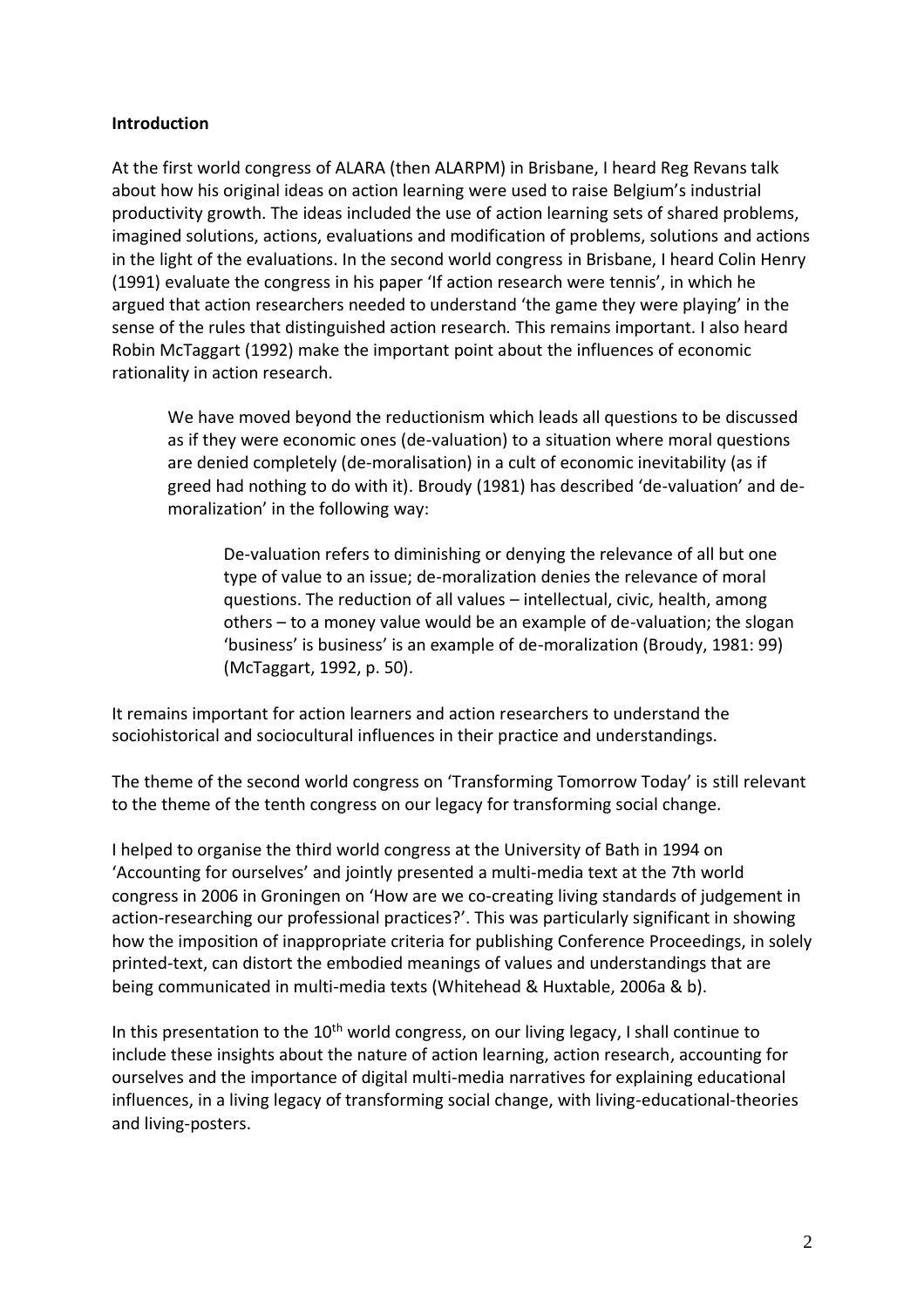In relation to this legacy I shall place **the values that distinguish educational learning** at the heart of my understanding of transforming social change. I am stressing two components of professionalism in education. The first is a professional's commitment to improve their practice. The second is a commitment to contribute to the professional knowledge-base. I have organised this keynote in terms of:

- 1) The Action Learning, Action Research Experiences of Professionals.
- 2) Knowledge creation from the AR experiences of professionals
- 3) An educational epistemology for social transformation
- 4) Values that carry hope for the flourishing of humanity
- 5) Energy-flowing values and digital multi-media narratives
- 6) Power relations and epistemicide
- 7) Accounting for ourselves in Living Theory research and living-educationaltheories with living-posters.
- 8) The Educational Journal of Living Theories and transforming social change.

#### **1) The Action Learning, Action Research Experiences of Professionals.**

In grounding this keynote in the action learning, action research experiences of professionals I am influenced by Fyodor Vasilyuk's (1991) ideas about 'The energy paradigm' in his 'Psychology of Experiencing' where he focused on the poorly understood relationships between energy and motivation, energy and meaning and energy and value (p. 64). As Vasilyuk points out, it is obvious that there are certain links in that we know how 'energetically' a person can act when positively motivated, we know that the meaningfulness of a project lends additional strength to the people engaged in it, but we have very little idea of how to link them into a psychology of motivation.

My address is based on the assumption that everyone here experiences embodied flows of energy with values that motivate actions. In my understanding of the action learning action research experiences of professionals, the professionals experience a tension or living contradiction when they are not living their values as fully as they could do, in enquiries of the kind, 'How do I improve what I am doing?'. In action learning sets and action research cycles, they clarify their problems or concerns, imagine what to do about them in an action plan, act and gather data on what they are doing, evaluate their influence in terms of what they are trying to achieve and modify their concerns, plans and actions in the light of their evaluations. What distinguishes action learning from action research is the requirement of research that the systematic enquiry is made public in the sense of being open to criticism. The additional requirement in **educational** action research is that the practitionerresearcher creates and shares an explanation of their educational influence in their own learning, in the learning of others and in the learning of the social formations that influence practice and understanding (Whitehead, 1989).

In focusing on the action learning, action research experiences of professionals I am also including these experiences as the grounding for the development of evidence-based practice and explanations of educational influences in learning. My meaning of evidencebased practice, grounded in the AL and AR experiences of professionals, includes Biesta's view of interrelations among research, policy, and practice that 'keep in view education as a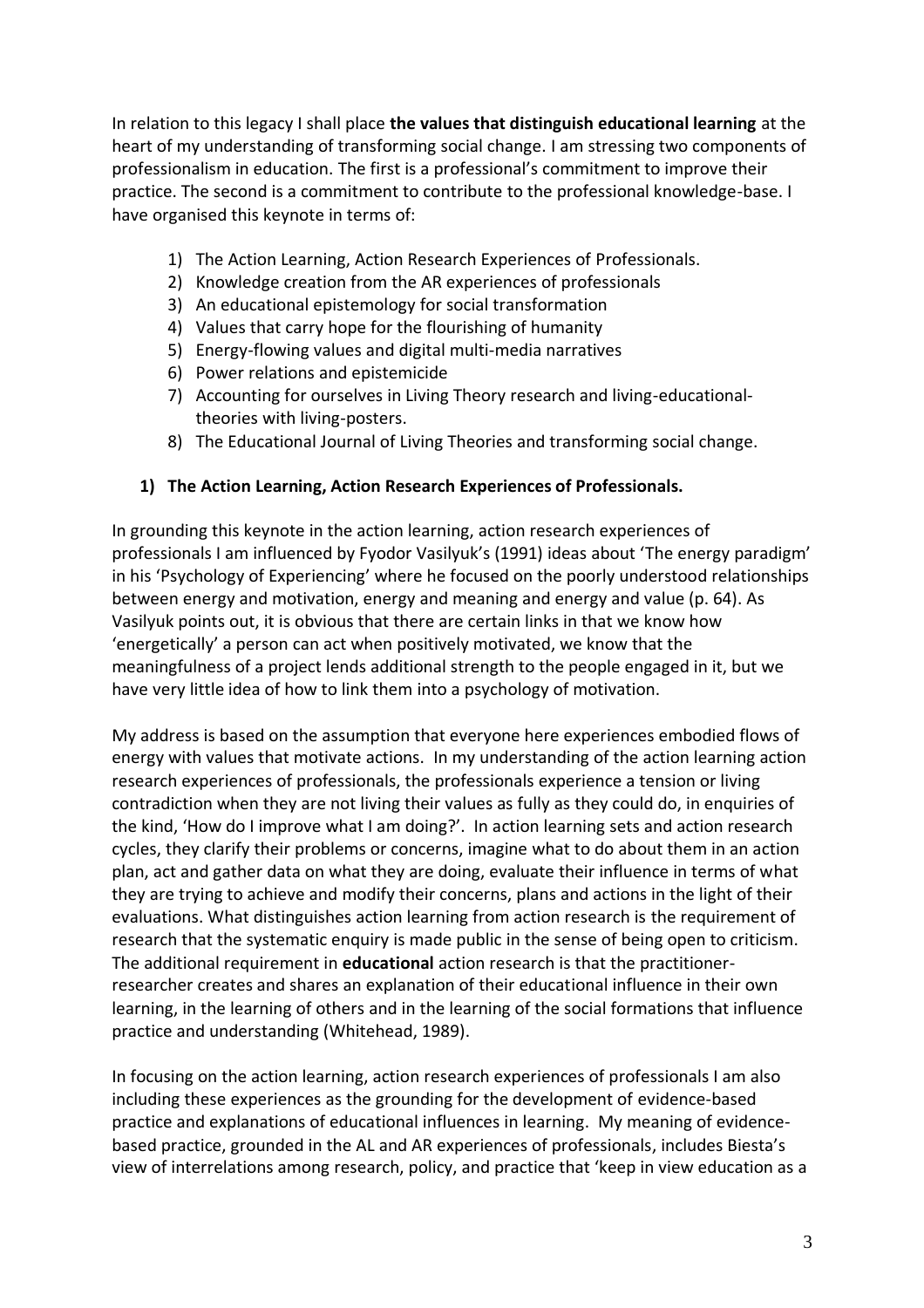thoroughly moral and political practice that requires continuous democratic contestation and deliberation' (Biesta, 2007, p.1).

I now want to focus on the nature of the knowledge that has been created from the action learning action research experiences of educational professionals as they create and share their evidence-based explanations of educational influence in living-theories that have been accredited as original contributions to knowledge in the Academy. In section eight I shall explain how such living-theories are forming a living legacy in transforming social change. My reason for focusing on this knowledge is because my view of professionalism includes a professional knowledge-base and the contributions of professionals to this knowledge. At the heart of understanding this knowledge-base in education is an educational epistemology.

### **2) Knowledge creation from the AR experiences of professionals**

The collection of doctorates at<http://www.actionresearch.net/living/living.shtml> is the evidence of the original knowledge-creation from the AR experiences of professionals. This knowledge has been accredited by different Universities around the world and is the data base for the claim about the creation of an educational epistemology in section 3). The following analyses from the AR experiences of professionals is grounded in data that is focused on the educational influences in learning between pupils and educations. The analyses include the pupils' and students' own voices and analyses of their learning.

Joy Mounter researching with 6 year olds. <http://www.actionresearch.net/writings/tuesdayma/joymounterull.pdf>

Branko Bognar and Marica Zovko, researching with 10 year olds. <http://ejolts.net/node/82>

Sally Cartwright researching with 17 year olds. <http://www.actionresearch.net/writings/tuesdayma/scgandtnov08.pdf>

Jack Whitehead researching with a doctoral student. <http://www.actionresearch.net/writings/CS4.htm>

# **3) The creation of an educational epistemology for social transformation**

The importance of epistemology, as a theory of knowledge, is that it not only clarifies the nature of the knowledge we are including in an educational epistemology for social transformation. It also enables us to raise questions about our justifications for communicating this knowledge to others as part of a process of social transformation. For example, the Frankfurt School of Critical Theory was established after the second world to counter the 'mass psychology of fascism' and to contribute to the generation of a world that carried hope for the flourishing of humanity. Polanyi (1958), in his Personal Knowledge, stressed the importance of taking a decision to understand the world from one's own point of view as an individual claiming originality and exercising judgement, responsibly with universal intent. Like the critical theorists, although his text was a contribution to a post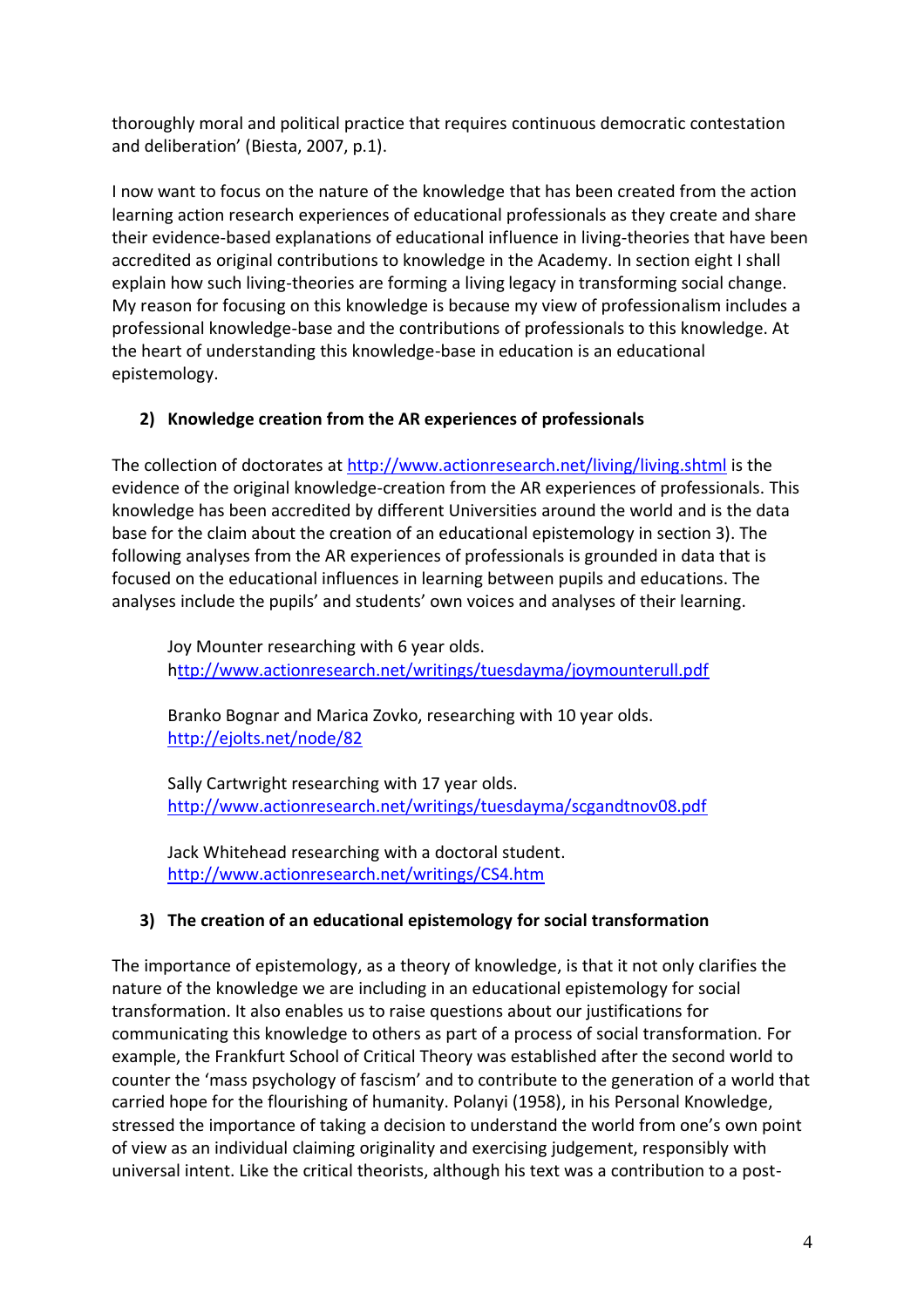critical philosophy, Polanyi explained that his purpose was to strip away the crippling mutilations of centuries of objectivist thought. More recently de Sousa Santos (2014) has argued that such crippling mutilations are contributing to what he calls 'epistemicide' in the sense of killing off indigenous knowledges. I shall consider power relations and epistemicide in greater detail in section 5.

An educational epistemology is being created in the explanations (living-theories) of practitioner-researchers of their educational influences in their own learning, in the learning of others and in the learning of the social formations in which the explanations are located. The archive of living-theories a[t http://www.actionresearch.net/living/living.shtml](http://www.actionresearch.net/living/living.shtml) provides an evidence-based justification for claiming that this legacy includes the creation of an educational epistemology that is transforming globally what counts as educational knowledge in the Academy. The educational epistemology is distinguished by its unit of appraisal, its standards of judgement and its logic. The unit is the individual's explanation of their educational influence. The standards of judgment include the ontological values the individual uses to give meaning and purpose to their lives and their understandings drawn from disciplinary theories. The logic is a living relational logic that is distinguished from formal and dialectical logics, as a mode of thought that is appropriate for comprehending the real as rational (Marcuse, 1964, p.105). It is distinguished by a relational dynamic awareness of space and boundaries that is connected, reflexive, and co-creative (Whitehead & Rayner, 2006) and grounded in the values-laden experiences of professionals.

### **4) Values that carry hope for the flourishing of humanity**

In writing about values I am aware of the need to be as clear as I can in communicating my meanings of values. I am influenced by Wittgenstein's shift in thinking, from seeing language as a fixed structure to seeing it as a fluid structure that is intimately bound up with our everyday practices and forms of life, 'In most cases, the meaning of a word is its use' (Rayner, 2014). I am thinking specifically of my ontological values in the sense of my embodied expressions of the values I use to give meaning and purpose to my life. My values are included in my judgements about what is 'educational'. For me what is 'educational' involves learning with values that carry hope for the flourishing of humanity.

In my understanding of values I draw on points made by Holmes, et al. (2011, p.8):

In both action and thought, people are affected by a wide range of influences. Past experience, cultural and social norms, and the money at our disposal are some of the most important. Connected to all of these, to some extent, are our values—which represent a strong guiding force, shaping our attitudes and behaviour over the course of our lives. Our values have been shown to influence our political persuasions; our willingness to participate in political action; our career choices; our ecological footprints; the amount of resources we use, and for what purpose; and our feelings of personal wellbeing.

In my communications of my meanings of values I draw on both lexical definitions and ostensive, embodied expressions of meaning. These meanings are connected with energy and clarified through digital, multi-media narratives as I demonstrate in the next section. My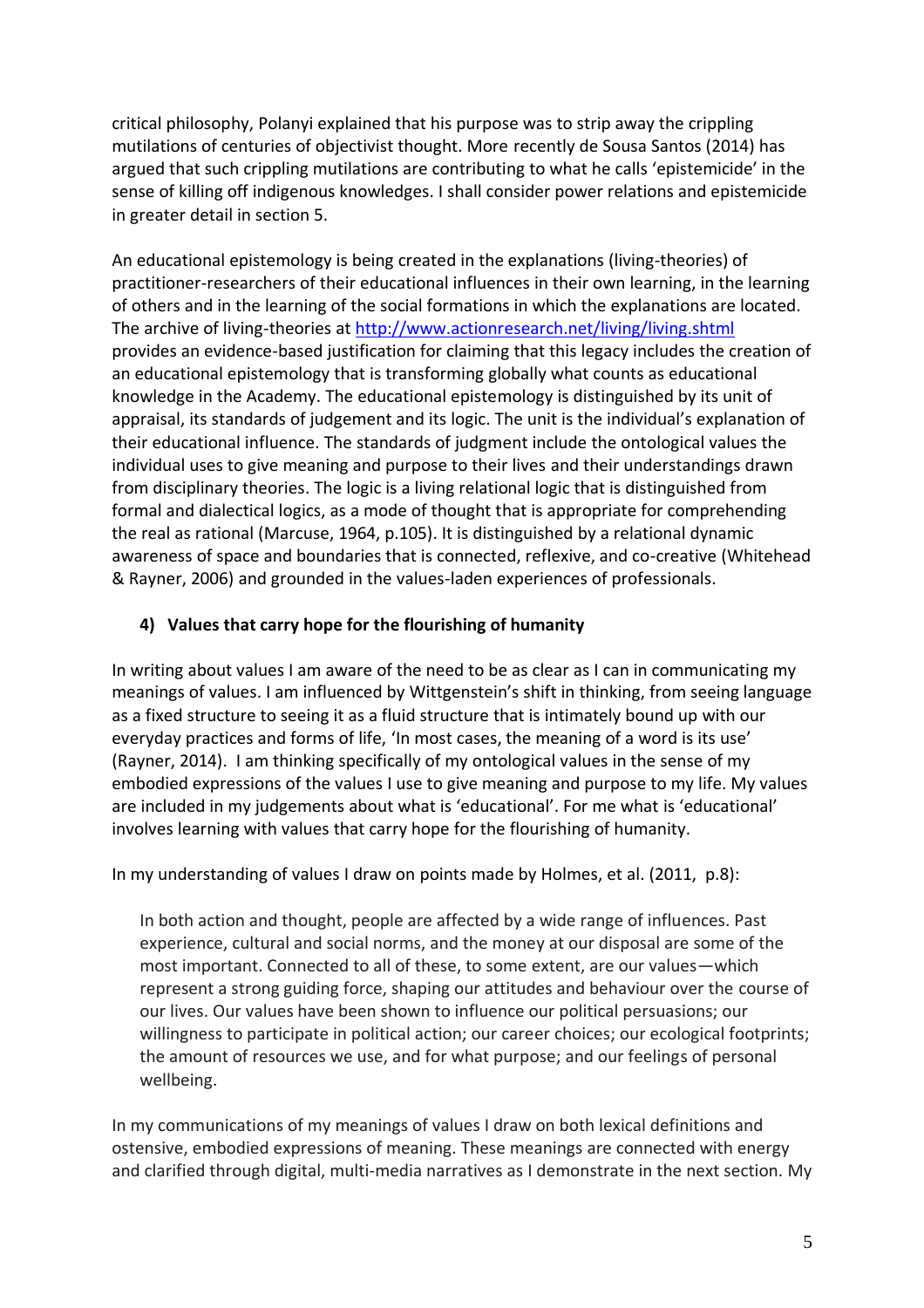understandings of value is influenced by the writings of the Common Cause Foundation – see<https://valuesandframes.org/downloads>

## **5) Energy-flowing values and digital multi-media narratives**

One experience I value highly is the state of being grasped by the power of being itself (Tillich, 1962, p. 168). Whilst, for Tillich, this state has a religious grounding, for me it is experienced as a flow of life-affirming energy that sustains my ontological security and hope in the flourishing of humanity. When studying the philosophy of education (1968-70) I was influenced by Richard Peters' (1966) analysis in his Ethics and Education. This lexical analysis, where words are defined in terms of other words, focused on distinct, but not discrete, meanings of justice, respect for others, freedom, consideration of interests and respect for persons, with democracy as a procedural principle. Returning to Wittgenstein's point about the meanings of words being dependent on the context of their use, I shall focus in section 6 on embodied expressions of meanings of energy-flowing values in livingposters for digital multi-media narratives. The distinction I am drawing between lexical definitions of meanings and embodied expressions of meaning is at the heart of my claim that a new educational epistemology is being generated in the explanations of educational influence that are grounded in the professional experiences of action learners and action researchers. I use insights from Michel Foucault's (1977) work on power-knowledge in which his relational concept of power draws on micro-relations without falling into reductionism. It avoids this by emphasizing the systemic aspect of the mutual influences in power-knowledge. It is my contention that the power relations sustaining the dominance of lexical definitions in theories in Western Academics are contributing to epistemicide. To transcend and transform this dominance I am demonstrating how and where the embodied knowledges of action learners and action researchers have been made explicit and recognised as making original contributions to knowledge in their living-educationaltheories. You can access the multi-media texts at:

<http://www.actionresearch.net/living/living.shtml>

# **6) Power relations and epistemicide**

When researching the action learning action research experiences of professionals I accept Foucault's (1977) distinction between the 'specific intellectual' as opposed to the 'universal intellectual'. Foucault says that for a long period the 'left' intellectual was acknowledged as a champion of truth and justice. The universal intellectual was a spokesperson of the universal in the sense of moral, theoretical and political choices. In opposition to the universal intellectual, Foucault describes the specific intellectual in terms of an engagement in a struggle at the precise points where their own conditions of life or work situate them. Foucault takes care to emphasise that by 'truth' he does not mean 'the ensemble of truths which are to be discovered and accepted'. By 'truth', he means the ensemble of rules according to which the true and the false are separated and specific effects of power attached to the true. The struggles 'around truth' are not 'on behalf' of the truth, but about the status of truth and the economic and political role it plays. (Whitehead, 1991, p. 81)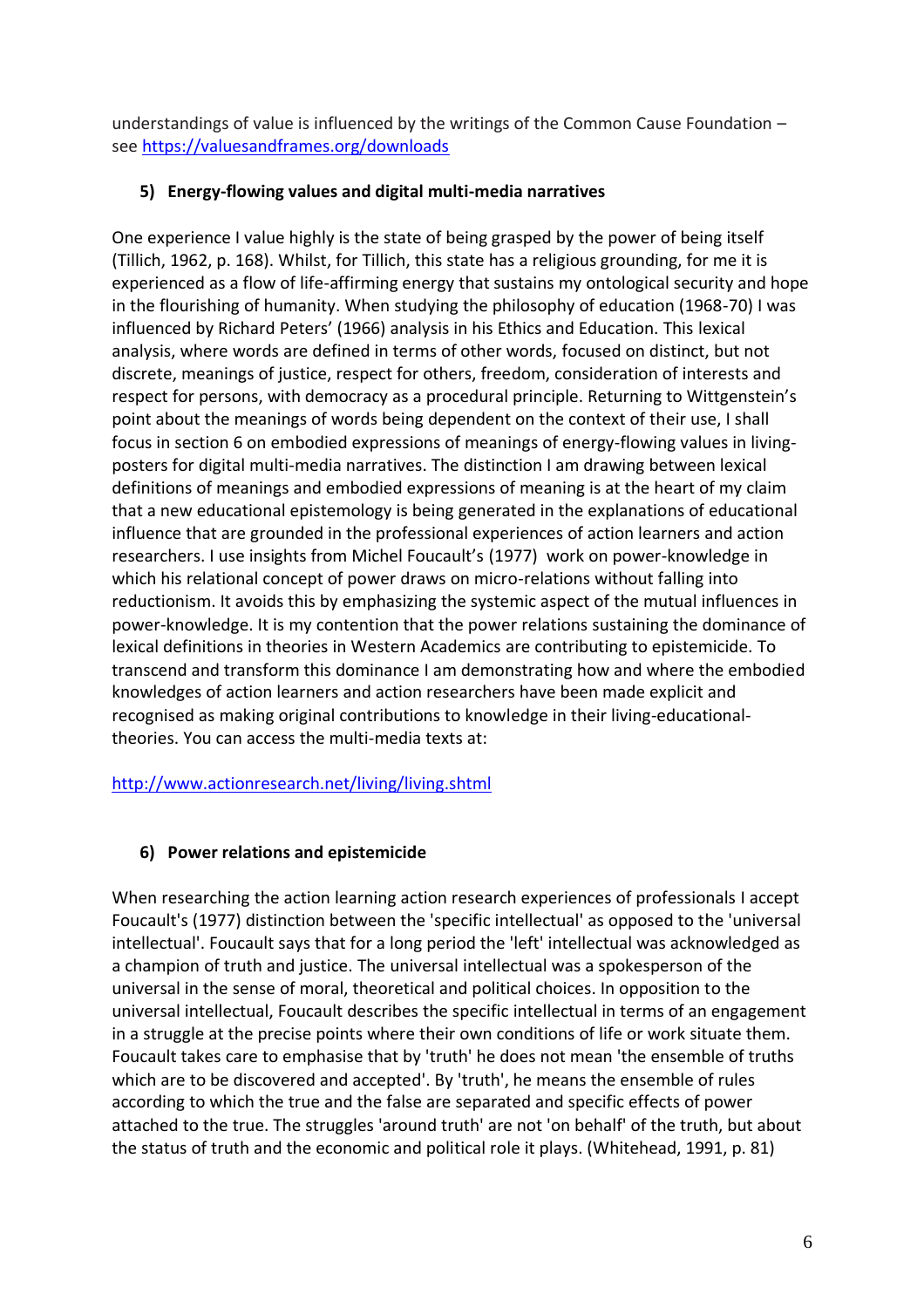Foucault's idea of power relations is very different to the idea that power is the probability that one actor in a social situation can impose his will on another irrespective of the basis on which the will rests.

Usually, power is understood as the capacity of an agent to impose his will over the will of the powerless, or the ability to force them to do things they do not wish to do. In this sense, power is understood as possession, as something owned by those in power in the sense that it is the probability that one actor in a social situation can impose his or her will on another irrespective of the basis on which the will rests.

Foucault however believes that power is not something that can be owned, but rather something that acts and manifests itself in a certain way; it is more a strategy than a possession:

Power must be analyzed as something which circulates, or as something which only functions in the form of a chain . . . Power is employed and exercised through a netlike organization . . . Individuals are the vehicles of power, not its points of application.

This way of understanding power has two key features in seeing i) power as a system, a network of relations rather than a relation between the oppressed and in seeing ii) that the oppressor individuals are not just the objects of power, but they are the locus where the power and the resistance to it are exerted.

My understanding of power relations in relation to truth and the action learning action research experiences of professional also draws insights from the Ideas of de Sousa Santos In my review of these ideas (Whitehead 2016) on the abyssal line; subaltern insurgent cosmopolitanism; epistemicide; ecology of knowledges; intercultural translation, I explain their influence in the evolution and transformation of my own living-educational-theory in my action learning, action research experiences and in my exploration of the implications of Santos' ideas for Living Theory research as a social movement (Whitehead, 2018).

I also want to emphasise the importance of Mary Hawkesworth's (2016) ideas on embodied power and demystifying disembodied politics. Hawkesworth explains why pervasive practices of racialization and gendering remain unrecognized and unstudied in the context of mainstream political science. Hawkesworth suggests that certain disciplinary assumptions about the nature of politics and the requirements of scientific study of the political world have rendered embodied power beyond the threshold of visibility:

Indeed, processes of racialization and gendering developed over the past five centuries under the auspices of "science" have been embedded in law, custom, accredited knowledge and diverse social practices, lending coherences to forms of unknowing that continue to haunt political science in particular and public life more generally. (p. 5).

In developing my worldwide perspective on Al and AR in education, I want to acknowledge the importance of de Sousa Santos' (2014) ideas. In my review of these ideas (Whitehead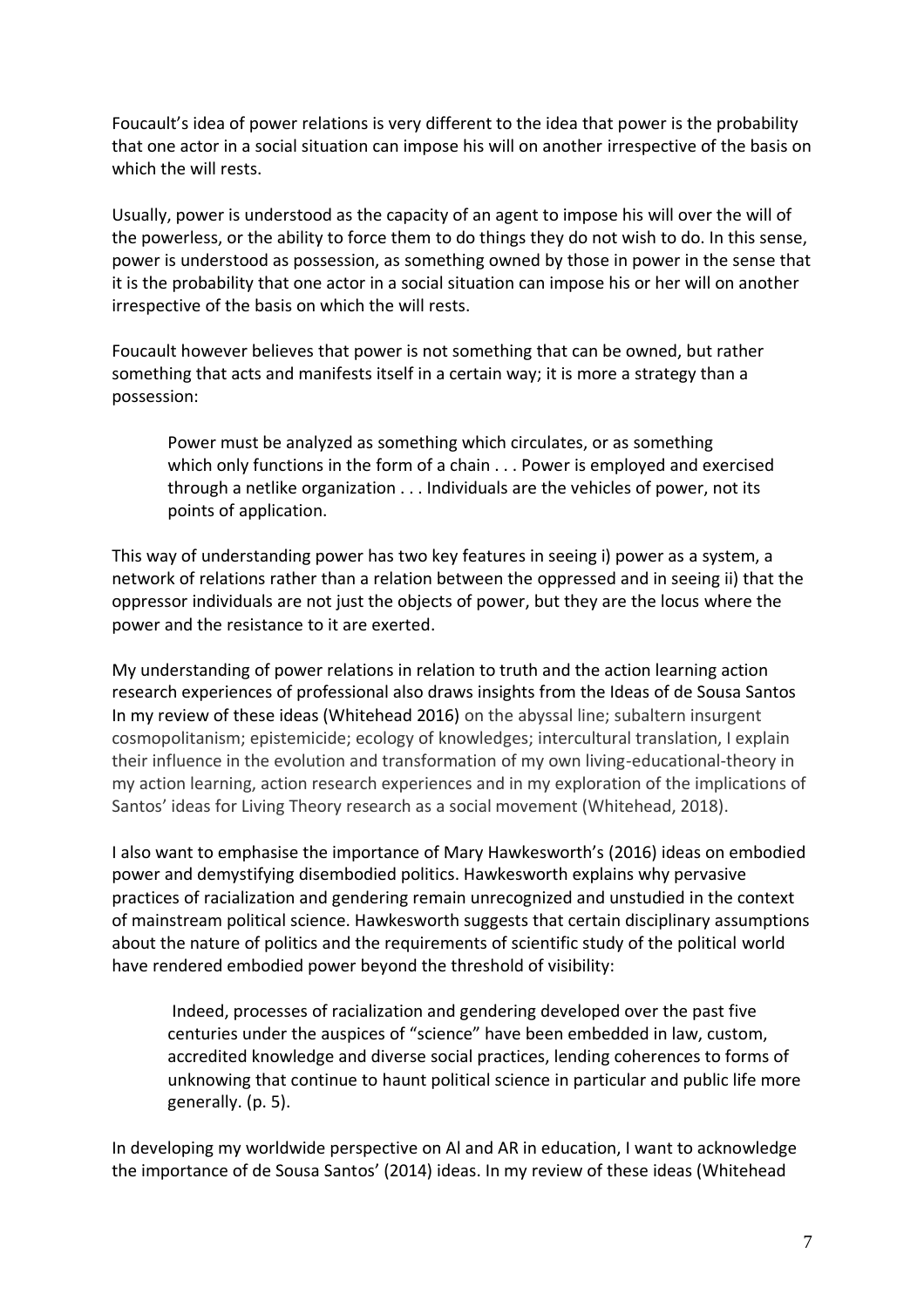2016) on the abyssal line; subaltern insurgent cosmopolitanism; epistemicide; ecology of knowledges; intercultural translation, I explain their influence in the evolution and transformation of my own living-educational-theory, and in my exploration of the implications of Santos' ideas for Living Theory research as a social movement.

In developing a worldwide perspective on the living legacy and transformatory power of action learning action research experiences of professionals I also want to draw attention to Inoue's (2015) arguments for bringing Eastern epistemological traditions into this perspective:

There are many different ways of defining mindfulness, but for the purpose of this book, mindfulness is best captured as a state of mind that accepts and accommodates multiple and seemingly conflicting perspectives, beliefs and assumptions. In Eastern epistemological traditions, it is considered to be a path to develop a deep awareness of the complexity of reality as well as what your mind is up to in the complexity. Mindfulness rejects a rigid persistence to only one perspective or belief system that narrowly confines your mind. It is characterized by a mental dispassion that is open and detached from one particular value system. It allows you to see the world from diverse perspectives and critically examine your actions and assumptions… (p.12)

I now want to point to the evidence that shows how the research experiences of educational professionals can render visible and epistemologically significant, embodied power relations and the embodied expressions of ontological values as explanatory principles in explanations of educational influences in learning.

### 7) **Accounting for ourselves in Living Theory research and living-educational-theories from the ground of our professional experience with living-posters.**

I helped to organise the third world congress of ALARA (then ALARPM) in Bath in 1994, with the theme 'Accounting for Ourselves'. From its grounding in the action learning action research experiences of professions, engaged in enquiries of the kind, 'How do I improve what I am doing?' many participants showed a willingness and responsibility to account for themselves in evidence-based explanations of their educational influences in their own learning, in the learning of others and in the learning of social formations, in their livingeducational-theories. This responsibility for producing and sharing such explanations is grounded in the motivational power of ontological values that carry hope for the flourishing of humanity. It is also motivated by a desire to produce valid explanations of educational influence where the explanatory principles include these values. You can access in the Educational Journal of Living Theories (EJOLTS) the evidence that shows how the action learning action research experiences of professionals can render visible and epistemologically significant, embodied power relations and the embodied expressions of ontological values as explanatory principles in explanations of educational influences in learning.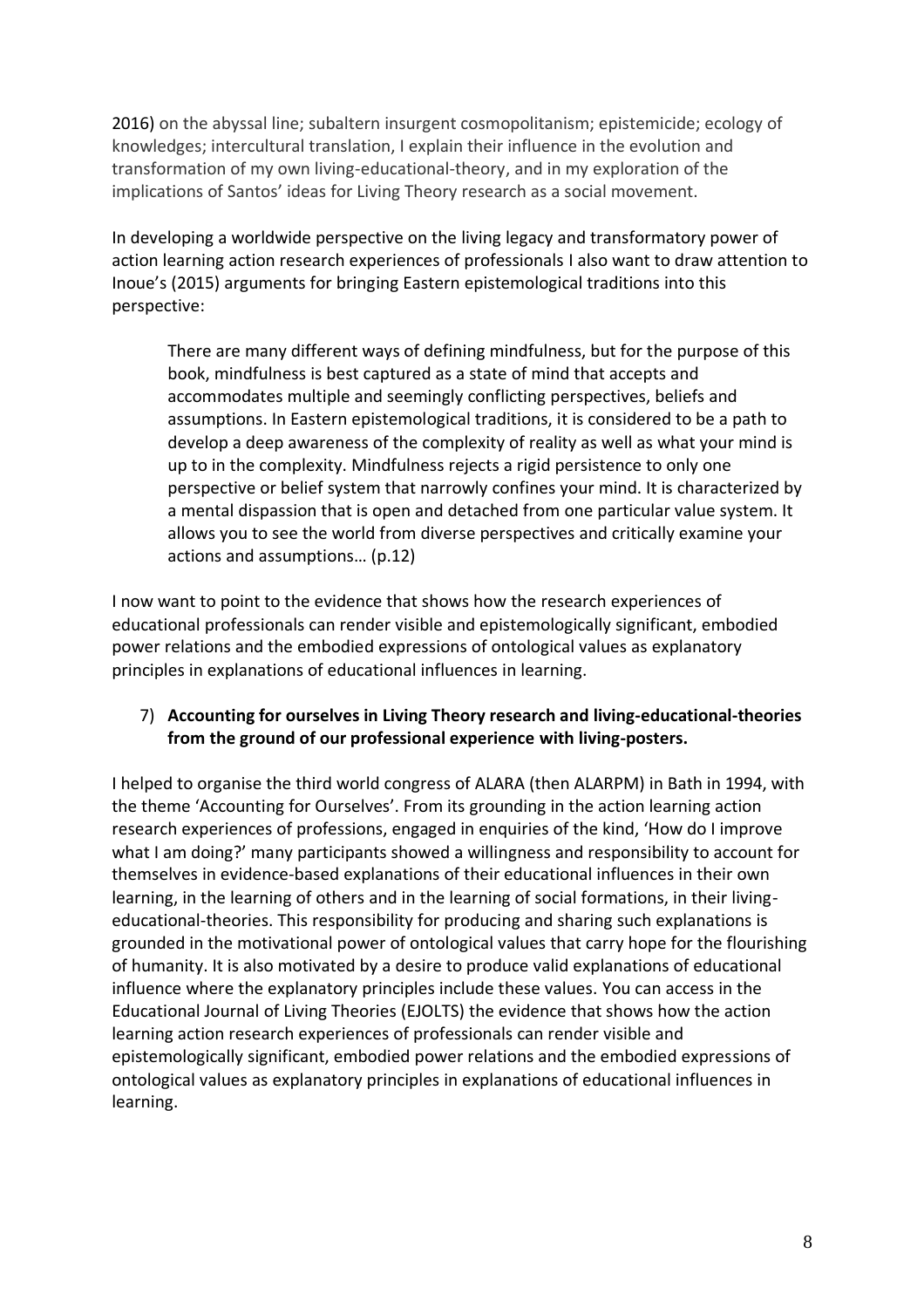One research method some people have found useful in beginning to develop evidencebased practice and living- educational-theories, from their experiences as educational professionals, is that of a 'living-poster' (see below). A living-poster involves:

Creating an attractive A4 poster including text and images, and the url to your YouTube video, which provides brief details of your: context; interests; the values that motivate you and give your life meaning and purpose; research passions; details of a few of your key publications; the url to your website if you have one and your contact details. (Living-posters, 2017).

You can access the evolution of living-posters from 2015 to 2017 to 2018 from the 'What's New' section of [http://www.actionresearch.net.](http://www.actionresearch.net/) If you wish you could contribute your own living-poster to strengthen Living Theory research as a social movement.



# **8) The Educational Journal of Living Theories and transforming social change.**

In the 10 years of publication of the Educational Journal of Living Theories [\(http://ejolts.net/about\)](http://ejolts.net/about) the embodied power of practitioner-researchers has been included through multi-media texts that have clarified and communicated the embodied expressions of ontological values that action researchers have used to give their lives meaning and purpose. These values have been used as explanatory principles in explanation of educational influences. The gathering together of action researchers in a global social movement that carries hope for the flourishing of humanity is being informed by the worldwide perspective of action research in education discussed above. I am suggesting that we can strengthen the educational influences in learning of such a global movement of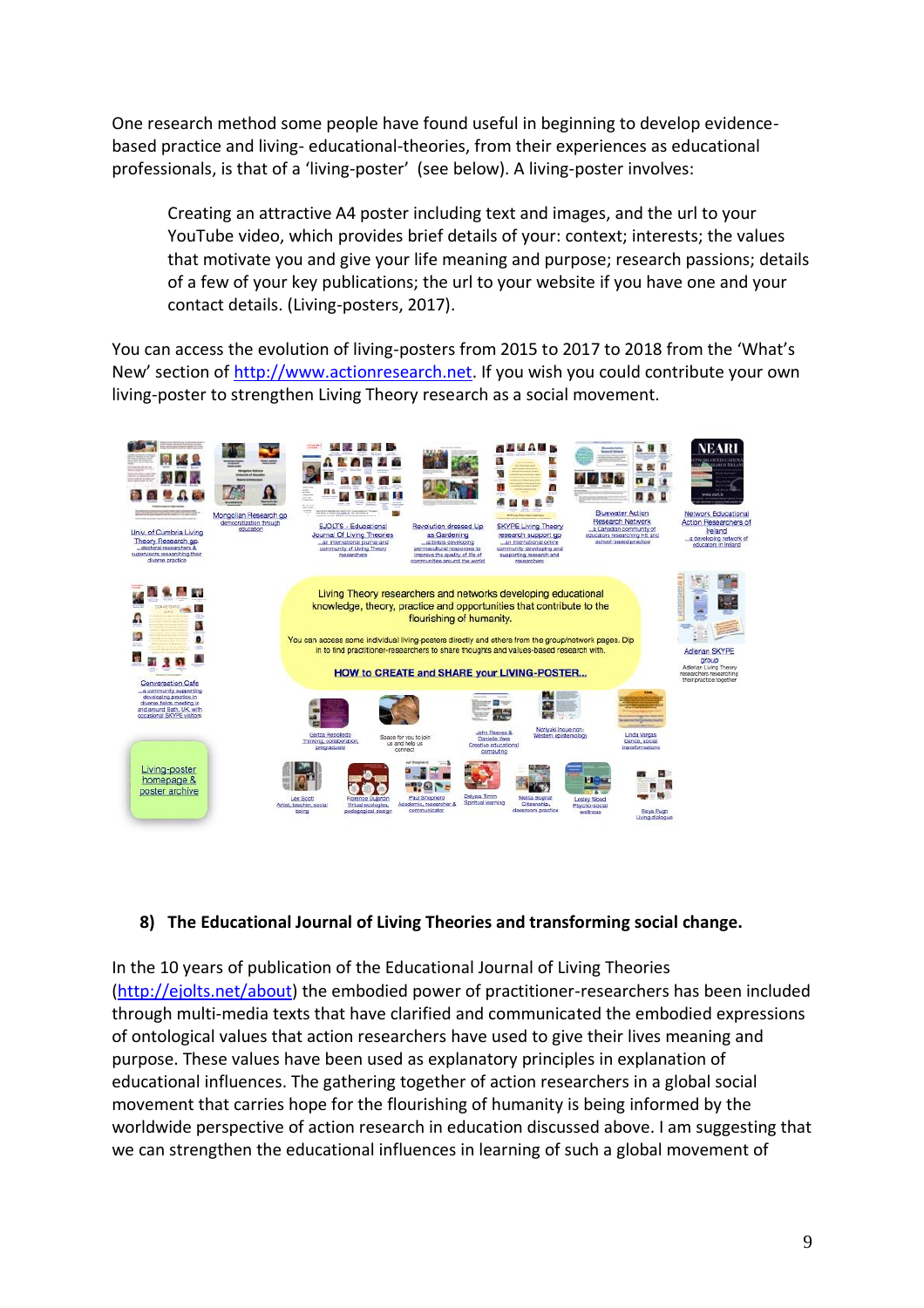action researchers through working and researching co-operatively with *Living Theory as a Way of Life* (Whitehead, 2018).

The freely available resources http://www.actionresearch.net include 10 years of Educational Journal of Living Theories (EJOLTS). They are an international resource for action researchers and others who are generating their own living-theories with values that carry hope for the flourishing of humanity. These theories are generated from inquiries of the kind, "How do I improve what I am doing? In which 'I' exists as a living contradiction."

I shall end this keynote on action learning and action research experiences of professionals by drawing attention to the co-operative movement, with the values of the international cooperative alliance (see<http://www.actionresearch.net/writings/coop/coopvalues.pdf> ). I am thinking of the transformations that are continuing to take place as we learn how to cooperate in creating a social movement that carries hope for the flourishing of humanity.

If we are going to strengthen the living legacy of AL and AR in transformatory social change I am claiming that we are going to have to learn how to co-operate more effectively within global contexts and organisations such as the Action Learning Action Research Association (ALARA), Action Research Network of the Americas (ARNA), Collaborative Action Research Network (CARN), Network Educational Action Research Ireland (NEARI) the Bluewater Action Research Network (BARN) and other communities of practitioner-researchers.

Lonnie Rowell (2017) stressed the importance of Knowledge Mobilisation ARNA (2017a) in developing such a co-operation, in supporting seven participatory workshops around the world in preparation for the ARNA (2017b) Conference in Cartagena, Columbia on, '*Participation and Democratization of Knowledge: New Convergences for Reconciliation'*. Because of our involvement in this Conference, Rowell invited Wood, McAteer and myself to submit a paper for a special issue of the journal Educational Action Research. The paper has been submitted on an analysis of the narrative reports from seven participatory workshops:

This paper presents a thematic analysis of the narrative reports from seven participatory workshops held around the world for the purpose of dialoguing around this and related questions. Findings indicate that, generally, action researchers are indeed facing challenges on many personal, institutional and epistemic levels as they endeavour to promote knowledge derived from the principles of authentic participation and dialogue with those whom it is intended to benefit. However, the analysis also reveals creative responses of practitioners to these challenges. In keeping with the special issue theme, we offer this analysis as a starting point for further discussion around how we can mobilize knowledge for equitable social progress. (Wood, McAteer, Whitehead, 2018)

As ALARA moves into the future with '*The Action Learning and Action Research Legacy for Transforming Social Change: Individuals, Professionals, and Communities' Developments, Organizational Advancements, and Global Initiatives'*, we could look forward to the 11th World Congress of ALARA as we seek to strengthen this legacy as co-operative educational learners and researchers who are generating and sharing their living-theories in support of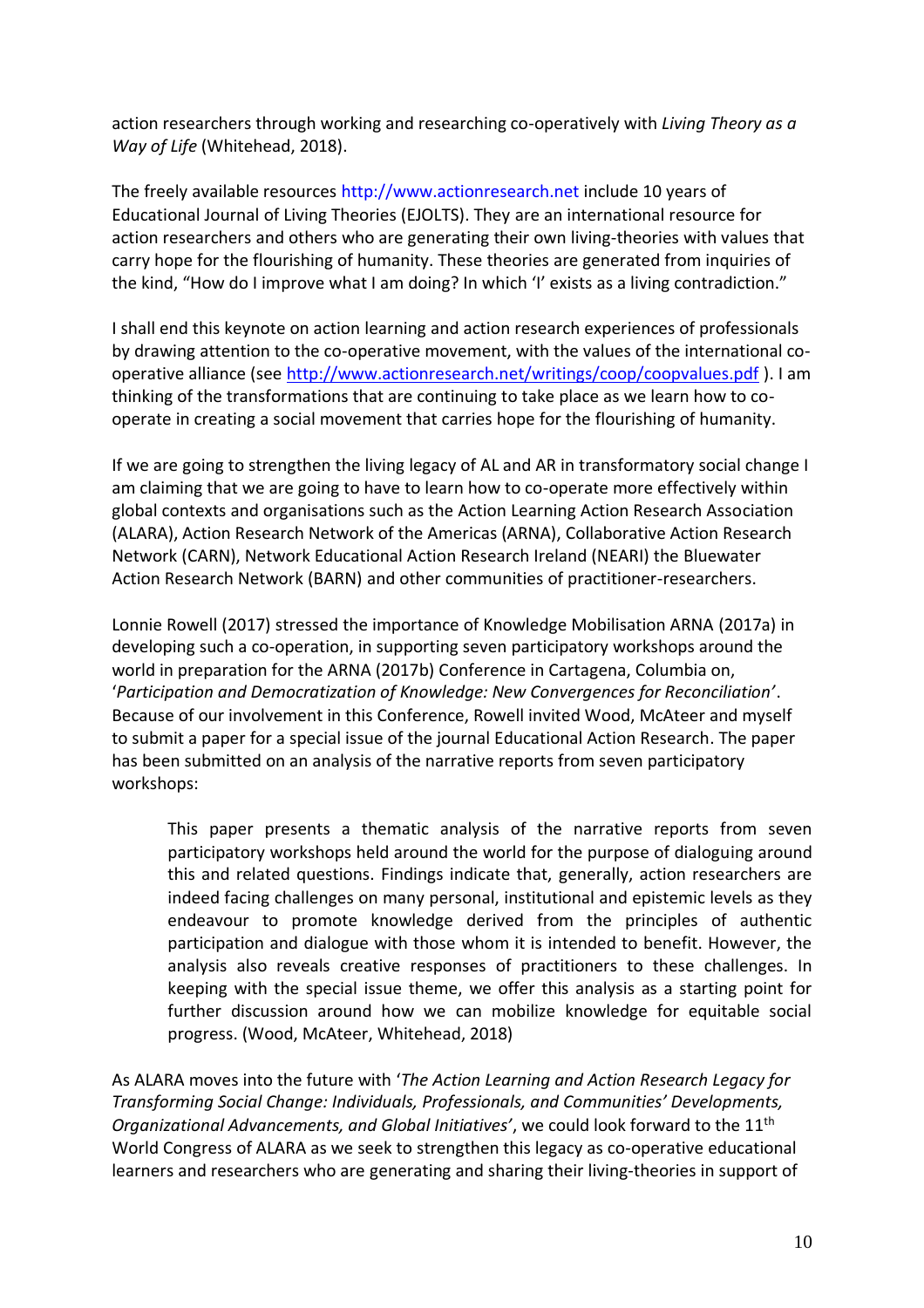Living Theory Research as a social movement. I do hope that we can continue to work and research together to strengthen the living-legacy of ALARA for transforming social change. I should like to end by thanking the organisers of the 10<sup>th</sup> World Congress for enabling me to present this keynote as part of my contribution to our legacy.

#### **References**

ARNA (2017a) Knowledge Mobilization. Retrieved 27 May 2018 from <http://arnawebsite.org/knowledge-mobilization/>

ARNA (2017b) Participation and Democratization of Knowledge: New Convergences for Reconciliation. Retrieved 27 May 2018 from [http://arnawebsite.org/conferences/cartegena](http://arnawebsite.org/conferences/cartegena-colombia-2017/)[colombia-2017/](http://arnawebsite.org/conferences/cartegena-colombia-2017/)

Biesta, G. (2007) Why "What Works" Won't Work. *Educational Theory,* 57(1); 1-5*.*

Broudy, H. S. (1981) *Truth and credibility*, Longman; New York.

Hawkesworth, M. (2016) *Embodied Power: Demystifying Disembodied Politics*. London; Routledge.

Henry,C. (1991) Reflections at the End of the Congress: If Action Research were Tennis, in Zuber Skerritt, O. ed. (1991) *Action Learning for Improved Performance. Aebis Publishing, Australia.*

Holmes, T., Blackmore, E., Hawkins, R. & Wakeford, T. (2011) *The Common Cause Handbook*. Machynlleth, Wales, Public Interest Research Centre.

Living-posters (2017) Retrieved on 26 May 2018 from <http://www.actionresearch.net/writings/posters/homepage020617.pdf>

Marcuse, H. (1964) *One Dimensional Man*, London; Routledge and Kegan Paul

McTaggart, R. (1992) Reductionism and Action Research: Technology versus convivial forms of life, pp. 47-61 in Bruce, C. S. & Russell, A. L. (1992) *Transforming Tomorrow Today.* Brisbane, University of Queensland, Australia.

Rayner, T. (2014) *Meaning is use: Wittgenstein on the limits of language*. Retrieved 10 May 2018 from [https://philosophyforchange.wordpress.com/2014/03/11/meaning-is-use](https://philosophyforchange.wordpress.com/2014/03/11/meaning-is-use-wittgenstein-on-the-limits-of-language/)[wittgenstein-on-the-limits-of-language/](https://philosophyforchange.wordpress.com/2014/03/11/meaning-is-use-wittgenstein-on-the-limits-of-language/)

Rowell, L. (2017) *Lonnie Rowell Introducing The First Global Assembly For Knowledge Democracy.* YouTube video retrieved 27 May 2018 from <https://www.youtube.com/watch?v=2sGLGMrrPu0>

Whitehead, J. (2018) *Living Theory Research As A Way Of Life*. Brown Dog Books (in press). Retrieved from<http://www.actionresearch.net/writings/jack/jwbook2018LTR.pdf>